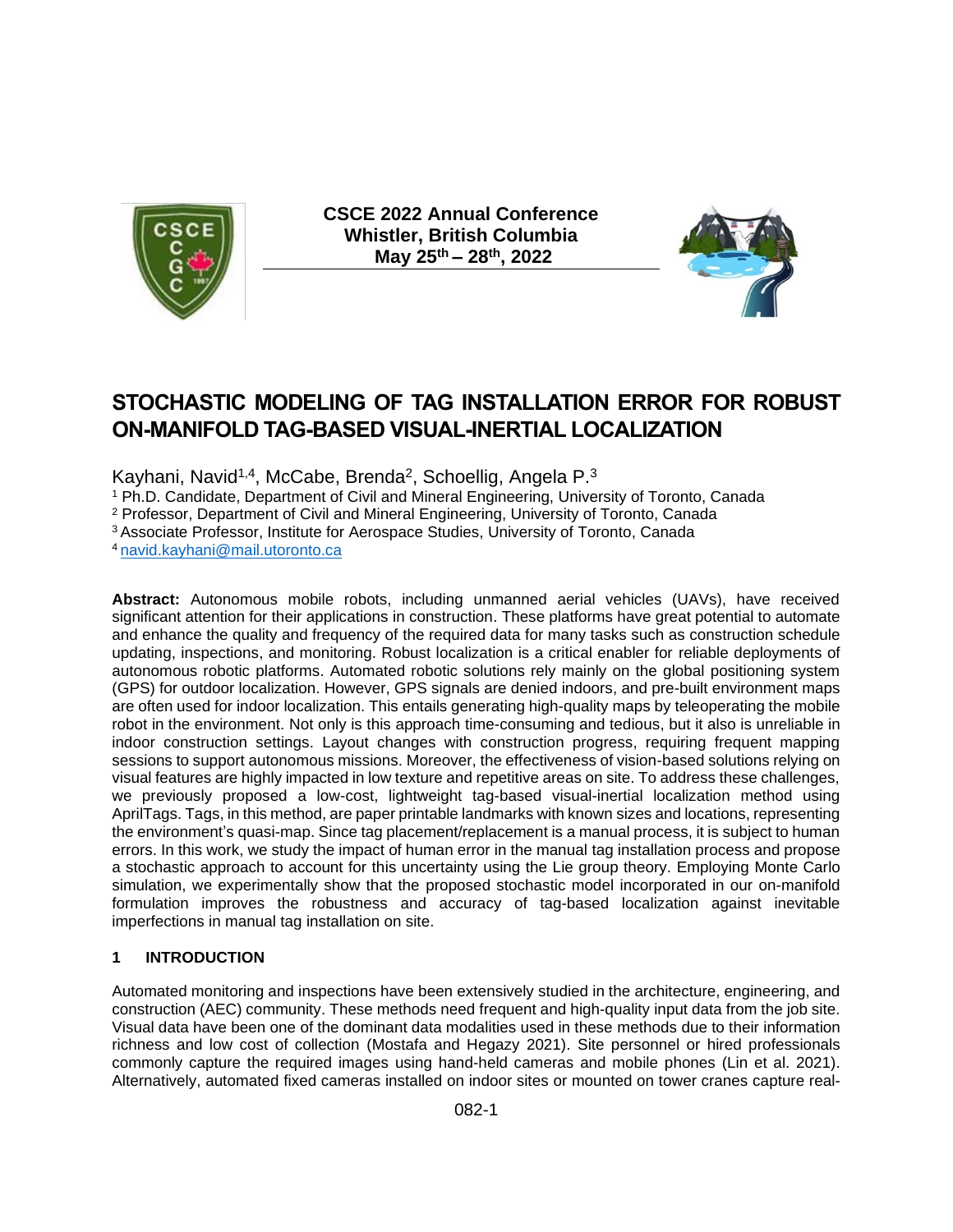time visual feed. Manual data collection is costly and error-prone, while stationary cameras can only cover a limited area and are ineffective indoors (Hamledari et al. 2017). Mobile robots, on the other hand, can be programmed to autonomously move the camera (or other sensors) around and are ideal for automated onsite data collection (McCabe et al. 2017).

Aerial and ground robots with different levels of autonomy have been deployed as automated data collection platforms in construction and built environments. Deploying autonomous ground robots for indoor environmental air quality (Jin et al. 2018), semantic modeling (Adán et al. 2020), and building retrofit performance evaluation (Mantha et al. 2018) are examples of the proposed automated robotic data collection solutions in built environments. Above all, camera-equipped compact aerial robots, such as rotary unmanned aerial vehicles (UAVs), can efficiently provide high-resolution images from various locations and fields of view (McCabe et al. 2017). They have shown promising potential for visual data collection in indoor (Hamledari et al. 2017; McCabe et al. 2017) and outdoor construction environments (Ham et al. 2016; Siebert and Teizer 2014). However, most of the custom-built prototypes proposed in academia (Asadi et al. 2018, 2020; Kim et al. 2018) and the cutting-edge platforms deployed in the industry (e.g., Spot ("Boston Dynamics" 2021)) are costly, limiting their scalability and applicability in practice.

One of the critical enablers for autonomy is robust global localization. Autonomous mobile robots may rely on the Global Positioning System (GPS) for outdoor localization (e.g., in (Freimuth and König 2018; Lin et al. 2021)). However, reliable localization is challenging in ever-changing, low-texture, and GPS-denied indoor construction environments (Kayhani et al. 2019). The majority of the proposed indoor localization methods rely on maps generated from data gathered with the same sensor modality used in localization. These maps are built by collecting sensory measurements via robot teleoperation. The collected data are then incorporated into a coherent environmental representation using simultaneous localization and mapping (SLAM) techniques, typically offline. However, since construction environments constantly evolve and change with project progress, frequent teleoperated mapping sessions may be required. Another challenge in these ever-changing environments is the potential loss of track due to dynamic, transparent, or temporary objects. Moreover, generating and maintaining large maps require computational and storage resources, which are highly limited, particularly in aerial robots. These technical challenges in localization in indoor construction environments make safe and reliable autonomous data collection missions difficult.

To address these challenges, we previously proposed a low-cost, versatile, lightweight visual-inertial localization method using fiducial markers such as AprilTags (Kayhani et al. 2022). AprilTags are squareshaped payload tags that provide robust data association correspondences (Olson 2011). Given that the location and size of the tags are known, this method can globally localize any platform, including inexpensive, off-the-shelf UAVs, with the minimum sensor suite of a camera and an inertial measurement unit (IMU) in real-time. The proposed formulation in (Kayhani et al. 2022) is based on an on-manifold extended Kalman filter (EKF), properly addressing the topological structure of rotations and poses in 3D space. The test results showed that our tag-based localization method could estimate the vehicle's 3D position with the accuracy of  $2 - 5$   $cm$ . This method leverages construction-specific processes and practices, such as frequent indoor layout surveying and 4-dimensional building information models (4D-BIM) (Kayhani et al. 2020), to provide robust indoor localization. Tag-based visual-inertial can be applied to enable indoor localization in a wide range of applications where many vision-based techniques often face challenges due to perceptual aliasing and feature scarcity. However, the manual tag placement/replacement process may be subject to installation errors, which affect localization performance.

This work relaxes the assumption of perfectly-known 3D tags' position and orientation (i.e., pose) and considers the errors in the tag installation process using a stochastic approach. We take advantage of our previously proposed on-manifold formulation's capabilities to account for uncertainties in the input tag poses in the inertial frame, i.e., a fixed global reference frame. It is assumed that the underlying uncertainty in the determination of the tags' pose can be stochastically represented as a random variable with multi-variant zero-mean Gaussian distribution  $\bm{\epsilon}_\tau \sim \mathcal{N}(\bm{0},\bm{\Sigma}_\tau).$  In the remainder of this paper, we briefly provide some background regarding the Lie group theory and our proposed on-manifold tag-based EKF. Next, we update our formulation by incorporating uncertainty on the input global tag pose. Finally, we study the impact of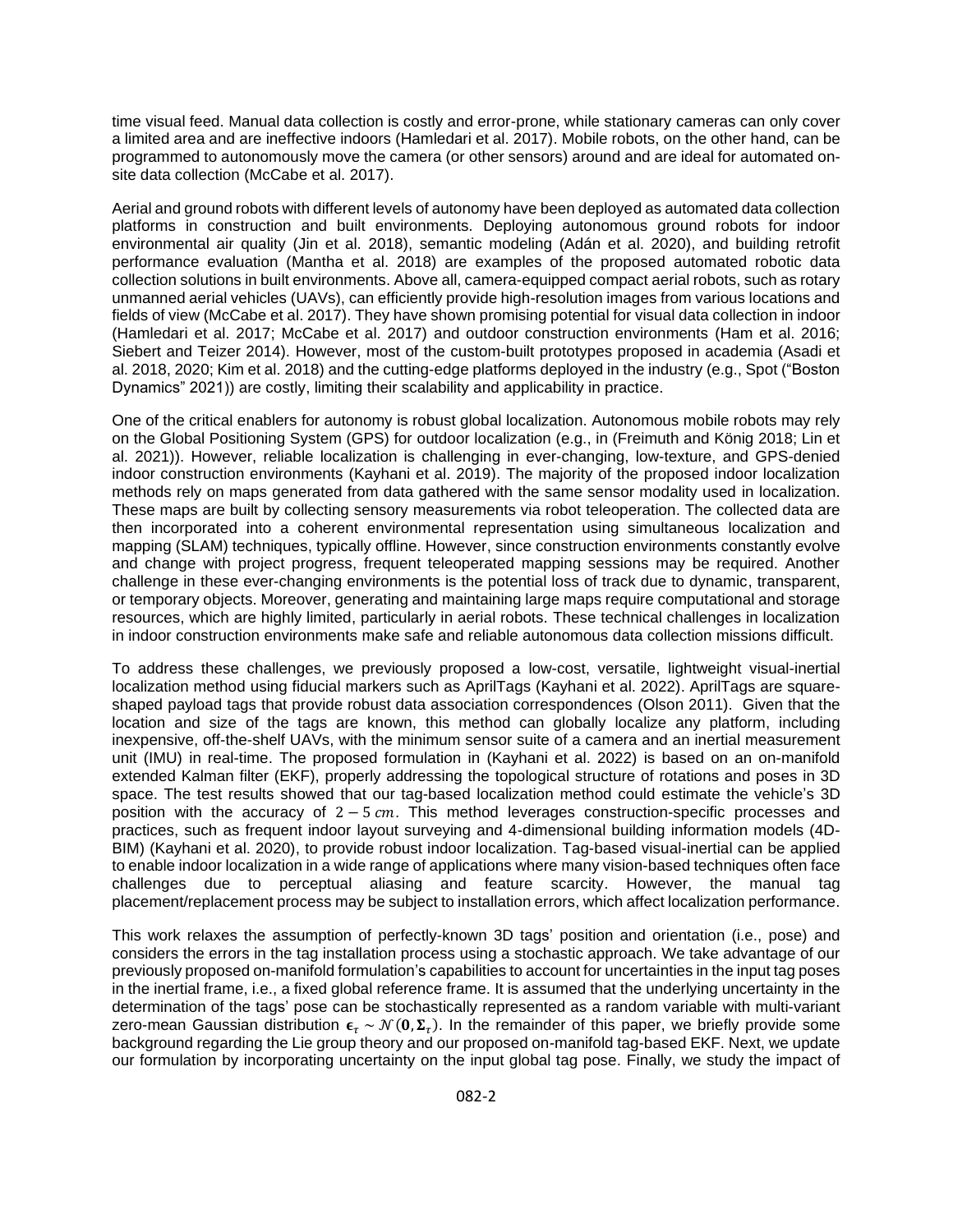incorporating the stochastic tag pose model in localization accuracy using Monte Carlo simulation and the data collected from laboratory and simulation experiments.

### **2 LIE GROUP THEORY AND STATE ESTIMATION**

Motivated by the necessity of reliable performance of robotic platforms in practice, considerable effort has been devoted to the proper formulation of state estimation problems that can result in precise, consistent, and stable solutions (Solà et al. 2018). The state of a system is a set of those underlying quantities of the system, by which one can describe its intended characteristics at any snapshot (Barfoot 2017). The process of reconstructing these underlying quantities is referred to as state estimation. A state estimation technique assumes a sequence of noisy measurements/observations, a sequence of inputs to the system, and a priori system and measurement models (Barfoot 2017). These estimates are imperfect, therefore uncertain. The uncertainty in estimation can be caused by many factors, including random effects and imperfect sensors, models, and computations, that must be managed and acknowledged by the estimation framework. Therefore, a robust estimation framework needs to (1) properly formulate the underlying state; and (2) account for the sources of uncertainty. Our formulation is an effort to properly consider the manifold structure of the pose and the rotation groups in 3D and carefully deal with the representation and propagation of state and the associated uncertainties over time. To provide the necessary background, the rest of this section briefly reviews the key concepts and operations in matrix Lie groups that can be leveraged in localization.

Localization is the problem of estimating the pose of a vehicle with respect to a reference frame over time. If we fix the reference frame, the vehicle can be globally localized. Tracking the pose of a vehicle in 3D space involves estimating six degrees of freedom. Pose in 3D space is a member of the 3D special Euclidean group,  $SE(3)$ , represented in the form of valid  $4 \times 4$  transformation matrices (Barfoot 2017):

[1] 
$$
SE(3) = \left\{ \mathbf{T} = \begin{bmatrix} \mathbf{C} & \mathbf{r} \\ \mathbf{0}^T & 1 \end{bmatrix} \in \mathbb{R}^{4 \times 4} \mid \mathbf{C} \in SO(3), \mathbf{r} \in \mathbb{R}^3 \right\}
$$

where r is the 3D translation vector, and C is the 3  $\times$  3 matrix in the special orthogonal group of  $SO(3)$  that represent rotations in 3D and is defined as:

[2] 
$$
SO(3) = {C \in \mathbb{R}^{3 \times 3} | CC^T = 1, det(C) = 1}
$$

Mathematically,  $SE(3)$  and  $SO(3)$  are differentiable and continuous (i.e., smooth) manifolds of matrix Lie groups. A smooth manifold is a curved surface without edges or spikes that can be locally approximated as a linear hyperplane (Solà et al. 2018). The smoothness guarantees a unique linear tangent space at each point on the manifold, and linear space allows for applying calculus (i.e., taking derivatives and integrals). Lie groups are smooth manifolds with the nice properties of groups, such as closure, identity, inversion, and associativity. For example, the 3D surface of a unit sphere is a smooth manifold and forms a Lie group. Every point on a unit sphere looks the same, and a unique plane exists at any point on its 3D surface. The matrix Lie groups of  $SE(3)$  and  $SO(3)$  have also their corresponding tangent spaces that are referred to as the Lie algebra of  $se(3)$  and  $so(3)$ , respectively. A matrix Lie group and their corresponding Lie algebra are linked through exponential and logarithmic mappings. Using the exponential mapping from  $se(3)$  to  $SE(3)$ , we have:

$$
\text{[3a] } \mathbf{T} = \exp(\xi^{\wedge}) = \sum_{n=0}^{\infty} \frac{1}{n!} (\xi^{\wedge})^n , \quad \xi = \begin{bmatrix} \rho \\ \phi \end{bmatrix} \in \mathbb{R}^6
$$

where  $\rho \in \mathbb{R}^3$  and  $\phi \in \mathbb{R}^3$  are the translational components of the pose vector ξ, ξ^ is a 4 × 4 matrix in the Lie algebra of  $se(3)$ , and  $\phi^{\wedge} \in so(3)$  is the Lie algebra associated with  $SO(3)$  and equivalent to the rotation vector ( $\phi \in \mathbb{R}^3$ ) expressed in the skew-symmetric matrix format. Another useful operator is the dot operator, (. )<sup>⊙</sup>, which is defined as  $\xi^\wedge {\bf p}\equiv {\bf p}^\odot \xi$  (Barfoot 2017) where  ${\bf p}$  is expressed in the homogeneous coordinates: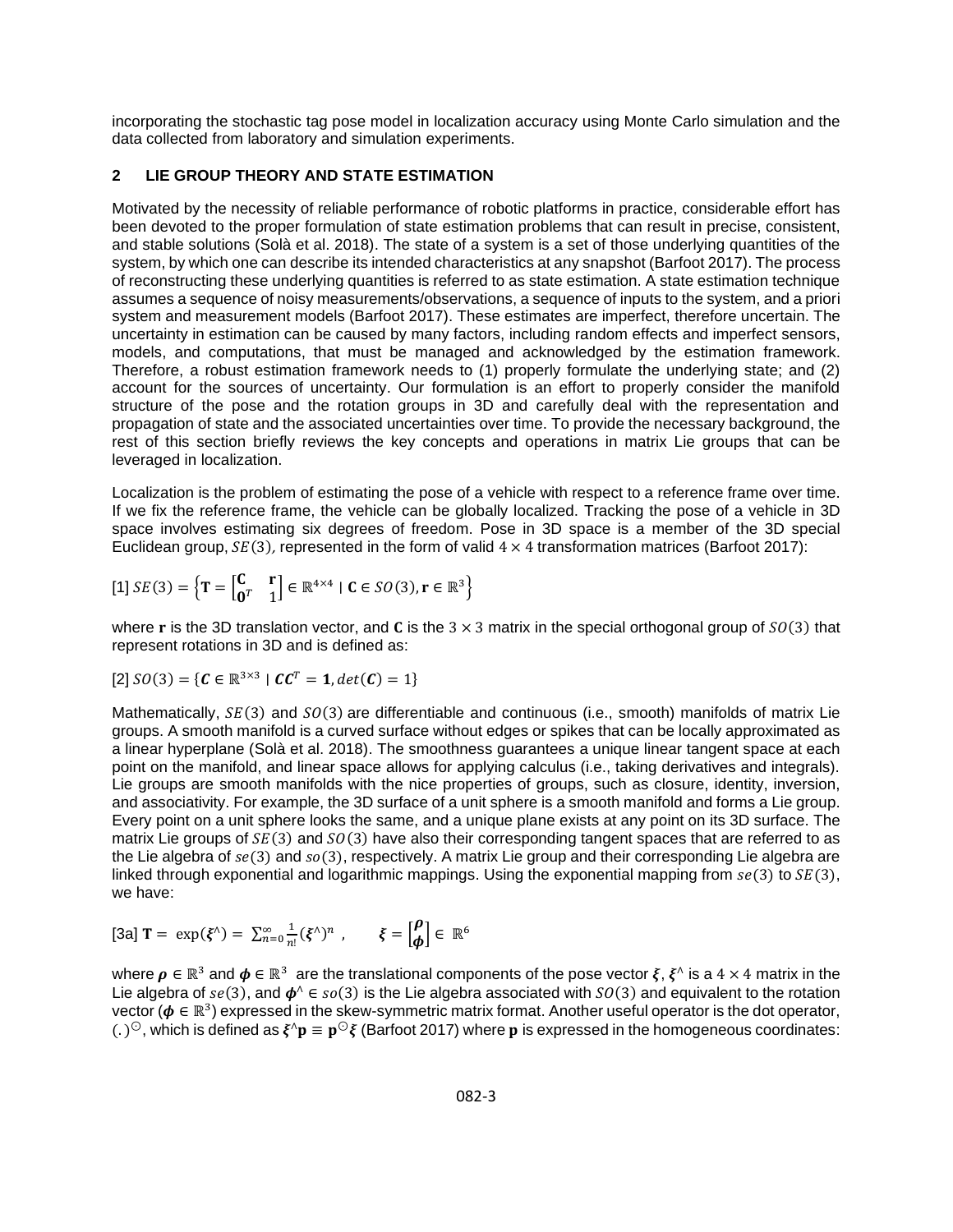$$
\begin{aligned}\n\text{[3b] } \xi^{\wedge} = \begin{bmatrix} \rho \\ \phi \end{bmatrix}^{\wedge} = \begin{bmatrix} \phi^{\wedge} & \rho \\ \mathbf{0}^T & 1 \end{bmatrix} \in se(3), \qquad \phi^{\wedge} = \begin{bmatrix} \phi_x \\ \phi_y \\ \phi_z \end{bmatrix}^{\wedge} = \begin{bmatrix} 0 & -\phi_z & \phi_y \\ \phi_z & 0 & -\phi_x \\ -\phi_y & \phi_x & 0 \end{bmatrix} \in so(3)\n\end{aligned}
$$
\n
$$
\begin{aligned}\n\text{[3c] } \mathbf{p}^{\odot} = \begin{bmatrix} s\mathbf{x} \\ s\mathbf{z} \end{bmatrix}^{\odot} = \begin{bmatrix} \mathbf{e} \\ \eta \end{bmatrix}^{\odot} = \begin{bmatrix} \eta \mathbf{1} & -\mathbf{\varepsilon}^{\wedge} \\ \mathbf{0}^T & \mathbf{0}^T \end{bmatrix} \in \mathbb{R}^{4 \times 6}\n\end{aligned}
$$

By defining the inverse of the skew-symmetric operator as  $(.)^{\vee}$ , the logarithmic mapping can be used to go in the other direction (not uniquely):

$$
[4]\,\xi=\ln(T)^{\vee}
$$

An uncertain rigid body transformation  $(T)$  can be expressed as the combination of a noise-free nominal (i.e., mean) component (T) and a small, zero mean, noisy, perturbation component ( $exp(\epsilon^{\wedge})$ ) (Barfoot 2017). Given that the perturbation is zero-mean Gaussian, we have:

<span id="page-3-0"></span>[5] 
$$
T = \exp(\epsilon^{\wedge})\overline{T}
$$
,  $\epsilon \in \mathbb{R}^6 \sim \mathcal{N}(0, \Sigma)$ 

This on-manifold formulation using Lie group theory allows convenient transformations of distributions through other group elements using a beneficial  $6 \times 6$  linear transform called the adjoint matrix of an element of  $SE(3)$  (Barfoot 2017):

$$
\text{[6] } \text{Ad}(\mathbf{T}) = \text{Ad}\left(\begin{bmatrix} \mathbf{C} & \mathbf{r} \\ \mathbf{0}^T & 1 \end{bmatrix}\right) = \begin{bmatrix} \mathbf{C} & \mathbf{r}^{\wedge}\mathbf{C} \\ \mathbf{0}^T & \mathbf{C} \end{bmatrix} \in \mathbb{R}^{6 \times 6}
$$

The following section summarizes our on-manifold tag-based visual-inertial localization formulation without considering the tag installation error (Kayhani et al. 2022). Next, the errors involved in the manual tag installation process are discussed. Finally, we incorporate these errors in our formulation using the capabilities of matrix Lie groups and the theoretical concepts reviewed in this section.

#### **3 TAG-BASED VISUAL-INERTIAL LOCALIZATION USING ON-MANIFOLD EKF**

The state  $(x)$  to be estimated in the localization (pose tracking) problem can be defined as:

$$
[7] \mathbf{x} = \left\{ \left\{ \mathbf{r}_i^{v_0 i}, \mathbf{C}_{v_0 i} \right\}, \left\{ \mathbf{r}_i^{v_1 i}, \mathbf{C}_{v_1 i} \right\}, \dots, \left\{ \mathbf{r}_i^{v_K i}, \mathbf{C}_{v_K i} \right\} \right\} = \left\{ \mathbf{T}_0, \mathbf{T}_1, \dots, \mathbf{T}_K \right\}, \quad \mathbf{T}_k \in SE(3)
$$

The tag-based visual-inertial localization uses an on-manifold EKF to estimate the 3D global pose of vehicles with a camera and an IMU, including low-cost, compact UAVs. It assumes that the camera lens parameters and tag poses are known a priori. Furthermore, translational and rotational velocities ( $\varpi$ ) and the vehicle's initial state  $\check{T}_0$  are the system inputs v. Following the perturbation scheme in Eq. [\[5\]](#page-3-0) and given an additive perturbation, the motion model to predict the state and propagate uncertainty in time can be written as (Barfoot 2017):

[8] Nominal: 
$$
\mathbf{T}_k = \mathbb{E}_k \mathbf{T}_{k-1}
$$
,  $\mathbb{E}_k = \mathbf{T}_{v_k v_{k-1}} \in SE(3)$ 

[9] Perturbation: 
$$
\delta \xi_k = \underbrace{Ad(\Xi_k)}_{F_{k-1}} \delta \xi_{k-1} + w_k, \quad w_k \sim \mathcal{N}(\mathbf{0}, \mathbf{Q}_k)
$$

Measurements from tag detection are then incorporated to update (correct) the predictions. From a single image, it is possible to estimate a relative pose of the detected tag with respect to the camera frame. However, instead of using the relative camera-tag pose as measurements, our formulation considers the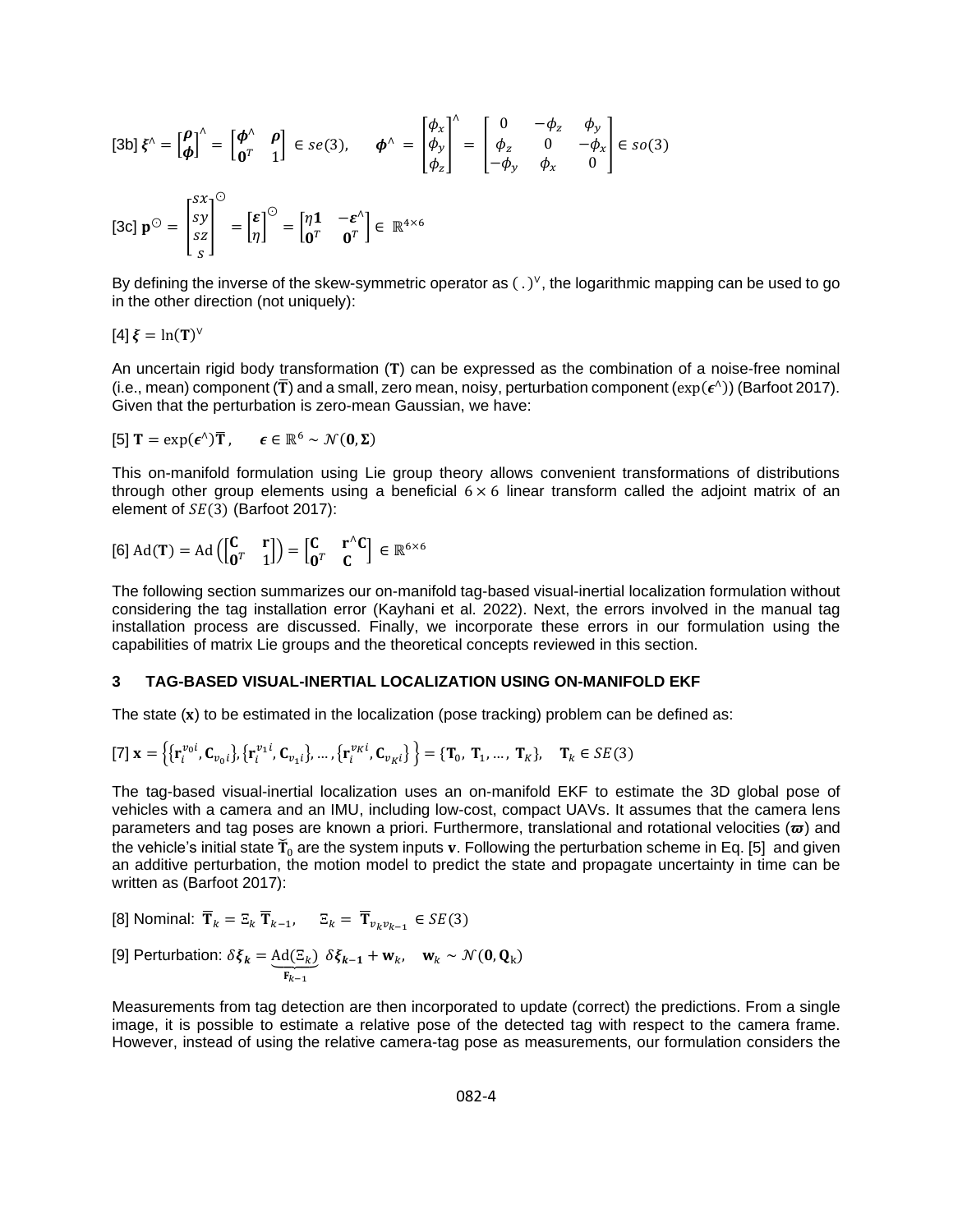four corresponding pixel coordinates as pixel-level measurements in a tightly coupled data fusion approach. We already showed the advantage of using pixel-level tag measurements in (Kayhani et al. 2022).

The measurement model  $g(.)$  can be viewed as a combination of two non-linear functions of the state x, z(.) and s(.). The 3D coordinates of the n-th corner point of tag *j* expressed in camera frame  $z_k^{\tau_j,n}(\mathbf{x}) =$  $p_{c_k}^{p_{\tau_j,n}c_k} = [X \quad Y \quad Z]^T$  can be written as:

<span id="page-4-1"></span>
$$
\left[\begin{smallmatrix}10\end{smallmatrix}\right]z_k^{\tau_j,n}(\mathbf{x})=\mathbf{p}_{c_k}^{p_{\tau_j,n}c_k}=\mathbf{D}^T\mathbf{T}_{cv}\mathbf{T}_{v_k i}\mathbf{p}_{\tau_j,n},
$$

where  ${\bf D}^T=[{\bf 1}_3|{\bf 0}_{3\times 1}]$ ,  ${\bf T}_{cv}$  is the vehicle to camera transform determined by calibration,  $\,{\bf T}_{v_ki}$  is the state to be estimated (x), and  ${\bf p}_{\tau_j,n}$  is the n-th corner point of tag *j* expressed in inertial coordinate frame in the homogeneous format. Given the pose of tag  $j$  in the inertial frame  $\mathbf{T}_{\tau_j\,i}$  is known as a priori, we have:

<span id="page-4-2"></span>
$$
[11] \mathbf{p}_{\tau_j,n} = \mathbf{T}_{\tau_j}^{-1} \mathbf{P}_{\tau_j,n} = \mathbf{T}_{i \tau_j} \mathbf{P}_{\tau_j,n}
$$

where  ${\bf P}_{\tau_j,n}$  is the homogeneous coordinates of its  $n$ -the corner in the tag frame  $\vec{\cal F}_{\tau_j}.$  In (Kayhani et al. 2022), we had the ideal assumption that  ${\tt T}_{i\,\tau_j}$  is deterministic and subject to no uncertainty. In this work, however, we relax this assumption and are interested in investigating the impact of introducing uncertainty in  ${\tt T}_{i\,\tau_j}$  on estimation accuracy.

The second non-linearity  $s(.)$  arises from the sensor model, which is an ideal pinhole camera model. Together, the non-linear measurement model can be written as:

<span id="page-4-0"></span>
$$
\text{[12a] } \mathbf{y}_{k,j}^n = g_{k,j}^n(\mathbf{x}) = s\left(z_k^{\tau_{j,n}}(\mathbf{x})\right) = \begin{bmatrix} u \\ v \end{bmatrix} = \mathbf{D}_p \mathbf{K} \frac{1}{z} \begin{bmatrix} X \\ Y \\ Z \end{bmatrix} + \delta \mathbf{n}_{k,j}^n \,, \ \delta \mathbf{n}_{k,j}^n \sim \mathcal{N}\big(\mathbf{0}, \mathbf{R}_{k,j}\big)
$$

where  $\mathbf{y}^n_{k,j} = [u \quad v]^T$  is the pixel coordinates of the  $n$ -th corner of tag  $j$ , observed at time  $k$ , projected onto the frontal image plane, **K** is the 3  $\times$  3 camera intrinsic matrix,  ${\bf D_p}=[{\bf 1}_2|{\bf 0}_{2\times 1}]$ , and  $~\delta n_{k,j}^n$  is an additive zeromean Gaussian measurement noise at pixel level.

The EKF algorithm involves a prediction and a correction step in a recursive manner. The prediction step projects the current estimate of the state and the covariance (uncertainties) given the previous estimate. The correction step incorporates the measurements in the prior estimates from the prediction step and updates the associated uncertainties. To obtain the recursive steps in EKF, it is necessary to linearize the motion and observation models about the state's mean  $(\bar{x})$ , as the operating point. In this formulation, the motion model is already linear in  $\delta \xi$ . Hence, we only need to linearize the measurement model in Eq. [\[12a\].](#page-4-0) The generic form of the linearized motion model is as follows:

$$
\text{[13] } \mathbf{y}_{k,j}^n \approx g_{k,j}^n(\overline{\mathbf{x}}) + \mathbf{G}_k^{\tau_j,n} \delta \xi_k + \delta \mathbf{n}_{k,j}^n, \quad \mathbf{G}_k^{\tau_j,n} = \mathbf{S}_k^{\tau_j,n} \mathbf{Z}_k^{\tau_j,n}
$$

where  $S_k^{\tau_j,n}$  and  $Z_k^{\tau_j,n}$  are the Jacobians of non-linearities  $s(.)$  and  $z(.)$ . The sensor model's Jacobian is independent of the assumption of uncertainty in  $\mathbf{T}_{i\,\,\tau_{f}}.$  So, we can write:

[14a] 
$$
S_k^{\tau_j, n} = \frac{\partial s}{\partial z_k^{\tau_j, n}}\Big|_{z_k^{\tau_j, n}(\overline{x})} = \mathbf{D}_p \mathbf{K} \mathbf{S}, \qquad \mathbf{S} = \begin{bmatrix} \frac{1}{z} & 0 & -\frac{x}{z^2} \\ 0 & \frac{1}{z} & -\frac{y}{z^2} \\ 0 & 0 & 0 \end{bmatrix}
$$

Preserving the assumption of deterministic  $\mathbf{T}_{\tau_j\,i}$ , we already showed (Kayhani et al. 2022):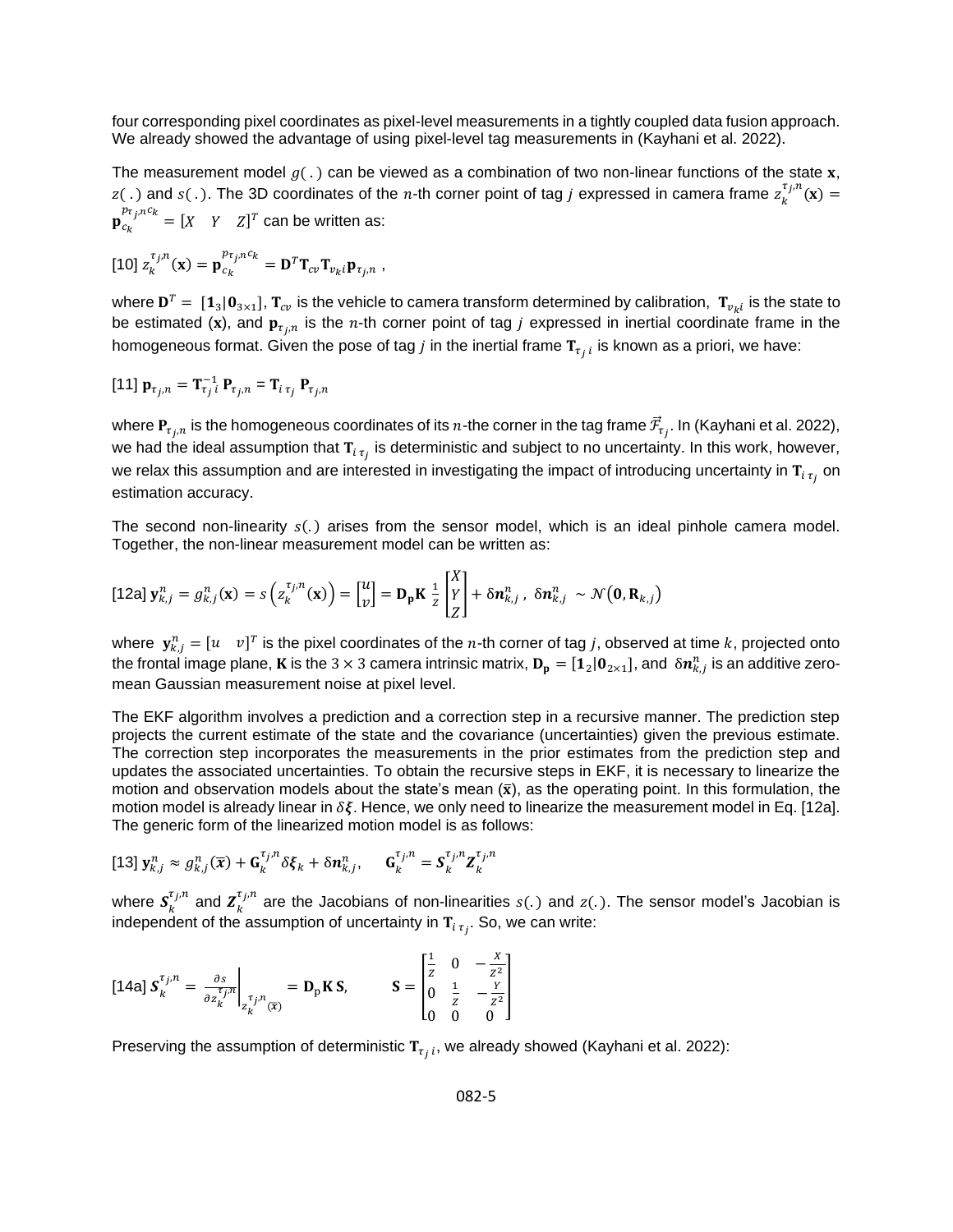[14b]  $\boldsymbol{Z}_k^{\tau_j,n} = \mathbf{D}^T \mathbf{T}_{cv}$   $(\overline{\mathbf{T}}_{v_k i} \mathbf{T}_{i \tau_j} \mathbf{P}_{\tau_j,n})^{\odot}$ 

In the following sections, we derive the Jacobian of the first non-linearity, that is  $\bm{Z}_k^{\tau_j,n}$ , for uncertain world to tag transforms ( $\boldsymbol{\mathrm{T}}_{\tau_{j}~i}$ ).

#### **4 TAG INSTALLATION ERROR: CAUSES AND MODELING**

We already suggested (Kayhani et al. 2020) two main strategies for the global tag pose determination. One strategy is distributing tags in the indoor workspace and surveying their pose. The other strategy is first finding the location and orientation of the tags based on a systematic placement plan that considers factors such as localizability, safety, and cost-efficiency, and then placing the tags at the specified locations. The other factor worth considering is that the tags might need to be replaced on a construction site to guarantee their functionality over time. For example, paper-printed tags might be damaged, and those surface sprayed might need redoing. All this manual work is subject to human error that can be represented as uncertainty in  ${\tt T}_{i\,\tau_j}$  . To model the uncertainty, we assume that  ${\tt T}_{i\,\tau_j}$  is perturbed by a zero-mean Gaussian distribution noise,  ${\bm \epsilon}_\tau \sim \mathcal{N}({\bf 0},\pmb{\Sigma}_\tau).$  For example, if the error for placing tags on a wall parallel to XZ plane follows a zeromean error Gaussian distribution with a standard deviation of 2 cm in position ( $\sigma_x = \sigma_z = 0.02$  m), assuming uncorrelated errors, we can write:

[15]  $\Sigma_{\tau} = diag(0.0004, 0.0, 0.0004, 0.0, 0.0, 0.0)$ 

However, the identification and quantification of the covariance matrix,  $\Sigma_{\tau}$ , is out of the scope of this work and depends on the adopted strategy and many other factors.

#### **5 STOCHASTIC REPRESENTATION OF TAG INSTALLATION ERROR IN ON-MANIFOLD FORMULATION**

Using on-manifold formulation and leveraging the properties of matrix Lie groups allow for incorporating the uncertain pose  ${\bf T}_{i\,\tau_j}=\left\{{\bf \overline{T}}_{i\,\tau_{j'}}\,\,\pmb{\Sigma}_{\tau}\right\}$  into the equations introduced in *Section 3.* Following Eq [\[5\]](#page-3-0) the uncertain pose  $\mathbf{T}_{i\;\tau_{j}}$  can be represented as:

<span id="page-5-0"></span>[16] 
$$
\mathbf{T}_{i \tau_j} = \delta \mathbf{T}_{i \tau_j} \overline{\mathbf{T}}_{i \tau_j} = \exp(\epsilon_{\tau}^{\ \wedge}) \overline{\mathbf{T}}_{i \tau_j}, \ \epsilon_{\tau} \sim \mathcal{N}(\mathbf{0}, \Sigma_{\tau}), \ \Sigma_{\tau} \in \mathbb{R}^{6 \times 6}
$$

where  $\bm{\epsilon}_{\tau} \in \mathbb{R}^6$  is a vector random variable. From Eq. [\[10\]](#page-4-1) and Eq. [\[11\],](#page-4-2) we know that:

[17a] 
$$
z_k^{\tau_j, n}(\mathbf{x}) = \mathbf{D}^T \mathbf{T}_{cv} \mathbf{T}_{v_k i} \mathbf{T}_{i \tau_j} \mathbf{P}_{\tau_j, n} = \mathbf{D}^T \mathbf{T}_{cv} \exp(\delta \xi_k) \overline{\mathbf{T}}_{v_k i} \exp(\epsilon_\tau \wedge) \overline{\mathbf{T}}_{i \tau_j} \mathbf{P}_{\tau_j, n}
$$

$$
\text{[17b]} \ z_k^{\tau_j, n}(\mathbf{x}) \approx \underbrace{\mathbf{D}^T \mathbf{T}_{cv} \overline{\mathbf{T}}_{v_{k}i} \overline{\mathbf{T}}_{i \tau_j} \mathbf{P}_{\tau_j, n}}_{z_k^{\tau_j, n}} + \underbrace{\mathbf{D}^T \mathbf{T}_{cv} (\overline{\mathbf{T}}_{v_{k}i} \overline{\mathbf{T}}_{i \tau_j} \mathbf{P}_{\tau_j, n})^{\odot}}_{\mathbf{z}_k^{\tau_j, n}} \delta \xi_k + \underbrace{\mathbf{D}^T \mathbf{T}_{cv} \overline{\mathbf{T}}_{v_{k}i} (\overline{\mathbf{T}}_{i \tau_j} \mathbf{P}_{\tau_j, n})^{\odot}}_{E_k} \epsilon_{\tau}
$$

[18a]  $g_{k,j}^n(x) = y_{k,j}^n = s\left(z_k^{\tau_{j,n}}(x)\right) + \delta n_{k,j}^n = s\left(z_k^{\tau_{j,n}}(\bar{x}) + \mathbf{Z}_k^{\tau_{j,n}}\delta \xi_k + \mathbf{E}_k \boldsymbol{\epsilon}_{\tau}\right) + \delta n_{k,j}^n$ 

$$
\text{[18b] } g_{k,j}^n(x) \approx \underbrace{s\left(z_k^{\tau_j, n}(\overline{x})\right)}_{g_{k,j}^n(\overline{x})} + \underbrace{s_k^{\tau_j, n} \mathbf{Z}_k^{\tau_j, n}}_{\mathbf{G}_k^{\tau_j, n}} \delta \xi_k + \underbrace{\overbrace{s_k^{\tau_j, n} \mathbf{E}_k}_{\delta N_{k,j}^n}}_{\delta N_{k,j}^n} \epsilon_{\tau} + \delta n_{k,j}^n = g_{k,j}^n(\overline{x}) + \mathbf{G}_k^{\tau_j, n} \delta \xi_k + \delta N_{k,j}^n
$$

By defining  $\delta\pmb{N}_{k,j}^n\,\sim \, \mathcal{N}\big(\pmb{0},\pmb{\mathcal{R}}_{k,j}\big)$  and for M measurements, we have:

$$
[19] \mathbf{R}_{k,j} = E\big[\delta N_{k,j}^n \delta N_{k,j}^n \big]^T = \mathbf{E}_k' \mathbf{\Sigma}_{\tau} \mathbf{E}_k'^T + \mathbf{R}_{k,j}, \quad \mathbf{\mathcal{R}}_k = diag(\mathbf{\mathcal{R}}_{k,j}); \ \forall j \in [1, \ \mathbf{M}]
$$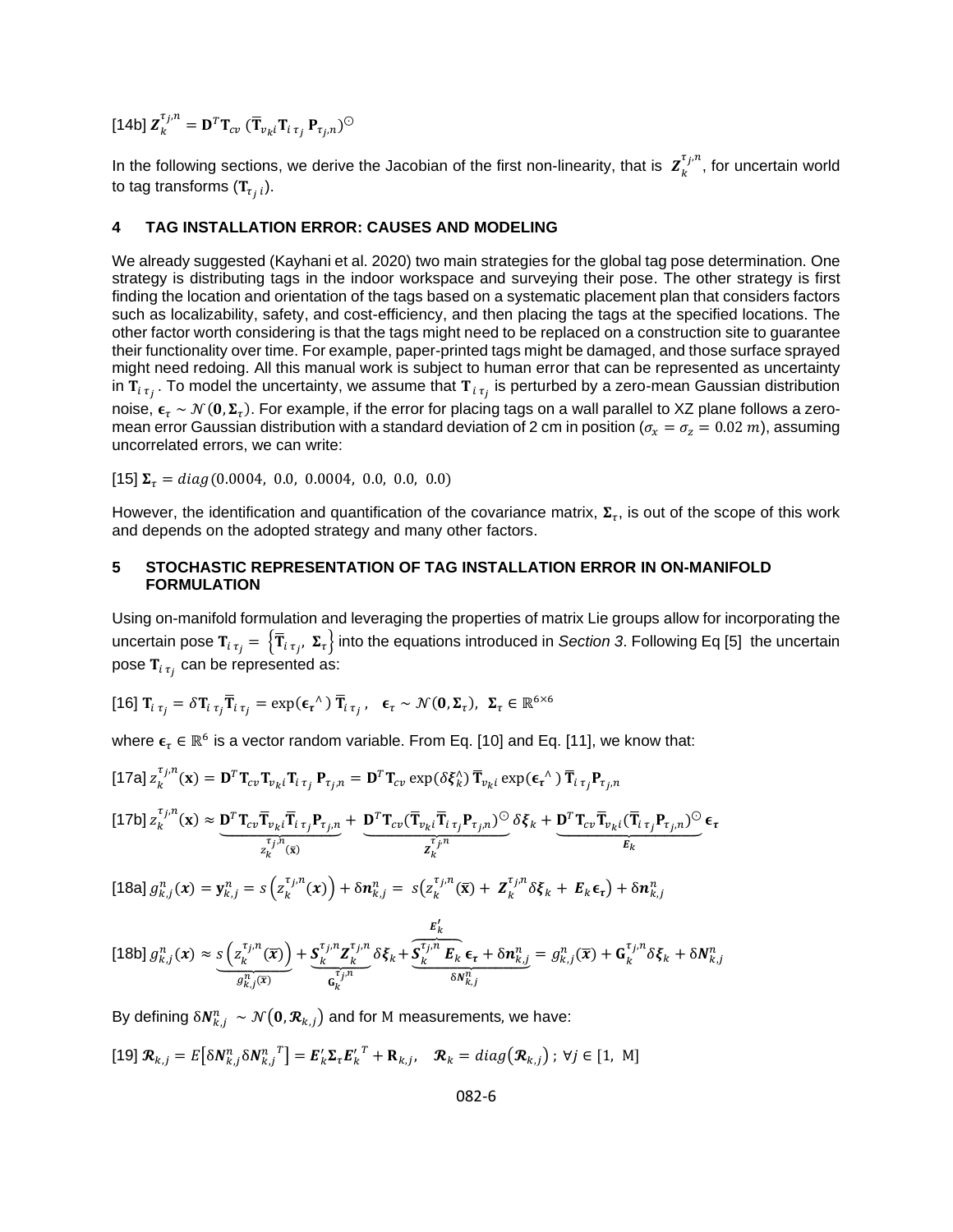Finally, the *tag installation error-aware EKF* (TIE-EKF) can be written as (Barfoot 2017):

[20a] Prediction:  $\breve{\mathbf{T}}_k = \mathbf{\Xi}_k \widehat{\mathbf{T}}_{k-1}, \ \ \breve{\mathbf{P}}_k = \mathbf{F}_{k-1} \widehat{\mathbf{P}}_{k-1} \mathbf{F}_{k-1}^T + \mathbf{Q}_k$ 

[20b] Kalman Gain:  $\mathbf{K}_k = \widecheck{\mathbf{P}}_k\mathbf{G}_k^T\big(\mathbf{G}_k\widecheck{\mathbf{P}}_k\mathbf{G}_k^T + \boldsymbol{\mathcal{R}}_k\big)^{-1}$ 

[20c] Correction:  $\widehat{\mathbf{P}}_k = (\mathbf{1} - \mathbf{K}_k \mathbf{G}_k) \widecheck{\mathbf{P}}_k$ ,  $\widehat{\mathbf{T}}_k = \exp\left(\left(\mathbf{K}_k(\mathbf{y}_k - \widecheck{\mathbf{y}}_k)\right)^\wedge\right) \widecheck{\mathbf{T}}_k$ 

where ( $\hat{ }$ ) and ( $\hat{ }$ ) denote posterior (estimated) and prior (predicted) quantities, respectively, and  $\mathbf{K}_k$  is the Kalman gain. Also,  $\mathcal{R}_k$  can be thought of as the covariance of an augmented additive zero-mean measurement noise that varies with time and the vehicle's prior (predicted) state.

#### **6 EXPERIMENTS**

Monte Carlo simulation (MCS) is used to study the performance of our on-manifold tag-based localization with (TIE-EKF) and without (EKF) (Kayhani et al. 2022) the stochastic modeling of tag installation errors. Three experiments were conducted in simulation and laboratory settings, as summarized in [Table 1.](#page-6-0) In these experiments, a low-cost, compact UAV (i.e., Parrot Bebop2) was deployed as the aerial robotic platform, and three AprilTags with known size (0.165 m) and pose were used [\(Figure 1\)](#page-6-1). The trajectories were planned such that at least one tag would remain in the camera's field of view at any point in time. The UAV's camera lens parameters were previously obtained by calibration. To incorporate the installation error and equivalently tag pose uncertainty, for each iteration in MCS, we perturbed tags' pose by sampling from the pose perturbation distribution  $\bm{\epsilon}_\tau \sim \mathcal{N}(\bm{0},\bm{\Sigma}_\tau)$  and exponential mapping in Eq. [\[16\].](#page-5-0) Then, we estimated the vehicle's pose using TIE-EKF and EKF methods for performance comparisons. The root mean squared error (RMSE) in UAV's 3D position estimates was selected as the metric for the comparisons.



Figure 1 - Laboratory and simulation environments and the utilized tag configurations

| <b>Name</b> | SIM/LAB    | Description                                                 |
|-------------|------------|-------------------------------------------------------------|
| <b>SLS</b>  | <b>SIM</b> | A straight-line back-and-forth trajectory (3 $m \times 4$ ) |
| 3DC.        | LAB.       | A 3D circular trajectory of radius one meter.               |
| SLL         | LAB.       | A straight-line back-and-forth trajectory (3 $m \times 4$ ) |

<span id="page-6-1"></span><span id="page-6-0"></span>Table 1- Summary of custom-designed experiments in laboratory and simulation environments

In each experiment, we repeated the MCS for 200 iterations and in scenarios with different levels of uncertainty: (1) single tag with low uncertainty (*single-low*); (2) single tag with high uncertainty (*single-high*); (3) all tags with low uncertainty (*all-low*); (4) all tags with high uncertainty (*all-high*). In Scenarios 1 and 2, only the pose of the middle tag was subject to in-plane perturbation, while the other two remained untouched. In Scenarios 3 and 4, however, the poses of all the three tags were perturbed. Low and high uncertainties correspond to zero-mean Gaussian error distributions of ( $\sigma_x = \sigma_z = 0.01$  m and  $\sigma_{\theta_y} = 1^{\circ}$ ) and  $(\sigma_x = \sigma_z = 0.05 \ m \text{ and } \sigma_{\theta_y} = 5^{\circ})$ , respectively.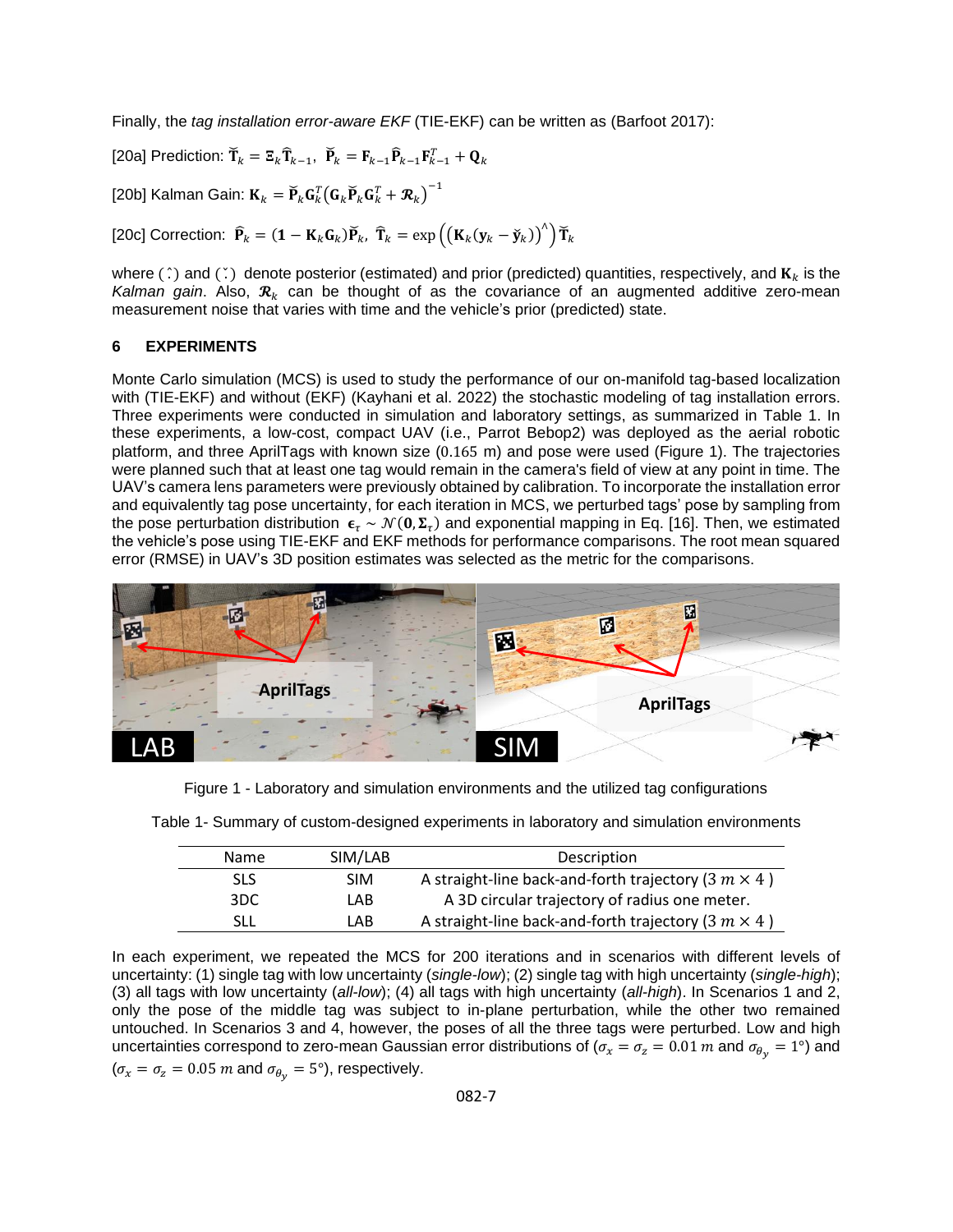In a separate case study, all the tag poses in experiment *3DC* were corrupted by extreme uncertainties to push the estimation methods to their limits. It is expected that highly corrupted measurements cause divergence, large errors, and biases. The reason for investigating this extreme case is to stress-test the robustness of the methods against unusual measurement uncertainties caused by errors in tag installations or pose determinations. The extreme uncertainty corresponds to a zero-mean Gaussian error distribution of ( $\sigma_x = \sigma_y = \sigma_z = 0.05$  *m* and  $\sigma_{\theta_x} = \sigma_{\theta_y} = \sigma_{\theta_z} = 5^{\circ}$ ).

#### **7 RESULTS**

[Figure 2](#page-7-0) shows the distribution of RMSE values in position estimation using TIE-EKF and EKF methods in the three experiments introduced in Table 1 and for the degrees of uncertainty discussed above. The reported results involve 200 iterations of MCS. In all experiments, and almost for all degrees of uncertainty, the TIE-EKF methods resulted in RMSE values with a lower median, max, and spread. However, the minimum value hardly differed regardless of the method used. As seen in [Figure 2,](#page-7-0) increasing uncertainty resulted in unreliable and biased estimates in all experiments. In two experiments (SLS and 3DC), a single tag with high uncertainty performed worse than when all tags were slightly corrupted, surprisingly. One possible explanation could be that their perturbation had canceled out one another. Overall, the results suggest the higher accuracy and improved robustness for TIE-EKF.



<span id="page-7-0"></span>Figure 2- Comparison of TIE-EKF and EKF methods with uncertain tag poses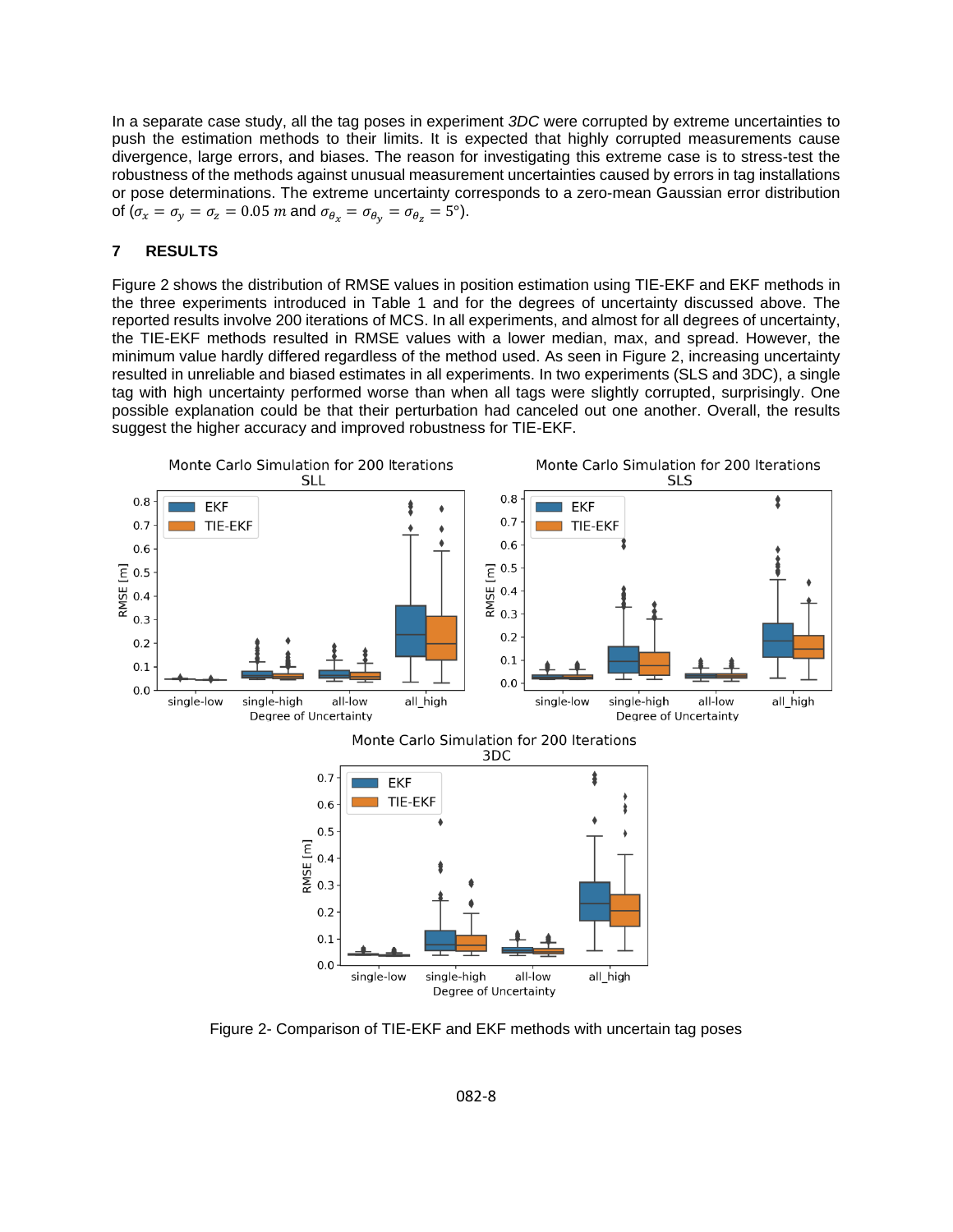#### **7.1 Extreme case**

In *all-high* scenarios discussed above, the tag poses were subject to significant errors, already resulting in high RMSEs. However, the extreme case investigates the methods' robustness in handling even higher uncertainties in tags' pose. This test explores the estimation outcome when the tag poses are significantly off. Therefore, the high RMSE errors are expected and not a concern here, as the relative performance of the two methods is the objective of this case study.



<span id="page-8-0"></span>Figure 3 - RMSE histogram and density function from 400 iterations of MCS for TIE-EKF and EKF methods in an extreme tag installation error scenario in  $3DC$  (RMSE values greater than 5  $m$  were considered as estimation divergence and consolidated in a single bin (>5))



Figure 4 - Error in 3D position estimates and  $2\sigma$  envelopes over time (3DC)

<span id="page-8-1"></span>[Figure 3](#page-8-0) shows the histogram and density of the RMSE values for TIE-EKF and EKF in an extreme tag installation error scenario. Without considering tag installation errors (EKF), the estimates diverged and resulted in huge errors in position estimates. However, TIE-EKF had a relatively limited spread, with modes and medians closer to zero. Furthermore, [Figure 4](#page-8-1) illustrates the errors in  $x, y$ , and z estimates and the  $2\sigma$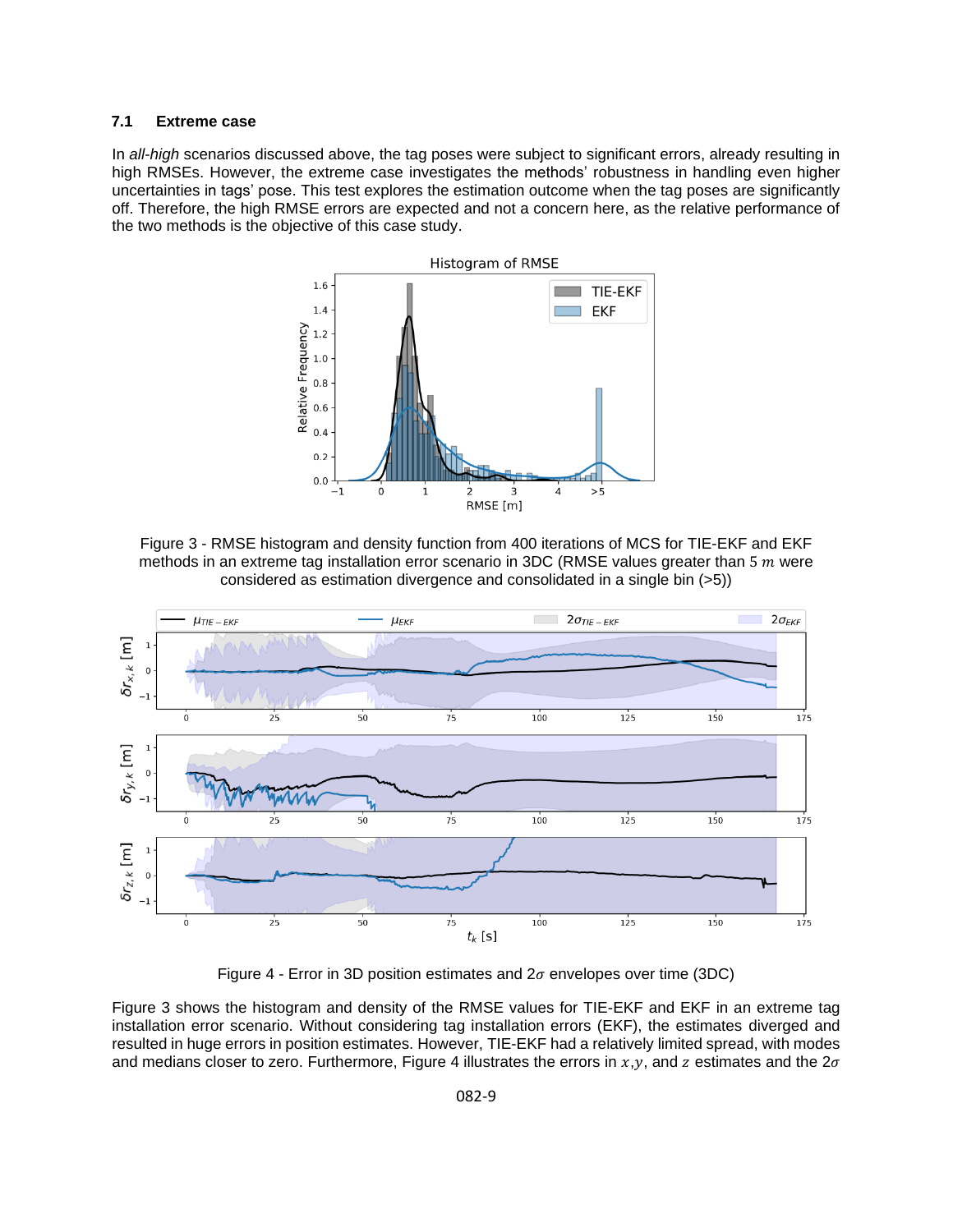envelops over time, separately. The mean error for EKF, shown in [Figure 4,](#page-8-1) clearly indicates the divergence of the estimates, whereas the error values for TIE-EKF remained close to zero and did not diverge. Furthermore, the estimation variations for TIE-EKF are significantly lower than those of EKF. The results suggest that TIE-EKF is more robust even in extreme cases.

In summary, these results show that considering tag installation error and incorporating the tags' pose uncertainties in the localization formulation can improve the position estimation accuracy by 3-9%, depending on the degree of uncertainty. Furthermore, the extreme case study indicates that an error-aware estimator (TIE-EKF) is more robust against divergence in the presence of large uncertainties. In essence, TIE-EKF first acknowledges that the input tag poses might be subject to installation errors, making the tag reading measurements uncertain. Therefore, the estimator must rely less on low-quality measurements than when tag poses are more accurate. However, in the case of uncertain tag poses, since they are off from the true pose, the corresponding measurements are off, hence the corrections and consequently the final estimates. In other words, low-quality measurements will result in inaccurate estimates. This study suggests that by only acknowledging this uncertainty, the robustness and accuracy of estimates are relatively improved.

## **8 CONCLUSION**

Autonomous robotic data capture solutions can enhance the efficiency of collection and the quality of required data for downstream automation tasks. Although many solutions have been proposed, they are mainly costly and face technical challenges for localization in indoor construction settings due to perceptual aliasing and feature scarcity. We previously proposed a low-cost, lightweight, versatile, tag-based visualinertial localization method to tackle these challenges. Tags, in this method, are paper printable landmarks with known locations and sizes. Since tag placement/replacement is a manual process, it is subject to human errors. This work investigated the impact of human error in the manual tag installation process and the uncertainty in the tags' pose. Using the Lie group theory, a stochastic approach was proposed to account for this uncertainty in indoor localization. Employing Monte Carlo simulation, we experimentally showed that the proposed stochastic model incorporated in our on-manifold formulation improved the robustness and accuracy of tag-based localization against imperfections in manual tag installation on site. However, some limitations should be taken into account. First, tags were always visible in all scenarios and throughout the trajectories. Therefore, the impact of tag-blind zones should be explored in future work. Second, the distribution of tag installation errors was assumed to be zero-mean Gaussian with known statistics. More investigation might be required to determine the underlying distribution of errors and their statistics. We also recommend that future research examines the tag placement problem, considering cost and localizability.

## **Acknowledgments**

Financial support from the Natural Science and Engineering Research Council (NSERC) grant number RGPIN-2017-06792 is appreciated. The first author is grateful to Prof. Tim Barfoot for his guidance and constructive advice.

## **References**

- Adán, A., Quintana, B., Prieto, S. A., and Bosché, F. (2020). "An autonomous robotic platform for automatic extraction of detailed semantic models of buildings." *Automation in Construction*, Elsevier, 109(September 2019), 102963.
- Asadi, K., Kalkunte Suresh, A., Ender, A., Gotad, S., Maniyar, S., Anand, S., Noghabaei, M., Han, K., Lobaton, E., and Wu, T. (2020). "An integrated UGV-UAV system for construction site data collection." *Automation in Construction*, Elsevier, 112(February), 103068.
- Asadi, K., Ramshankar, H., Pullagurla, H., Bhandare, A., Shanbhag, S., Mehta, P., Kundu, S., Han, K., Lobaton, E., and Wu, T. (2018). "Vision-based integrated mobile robotic system for real-time